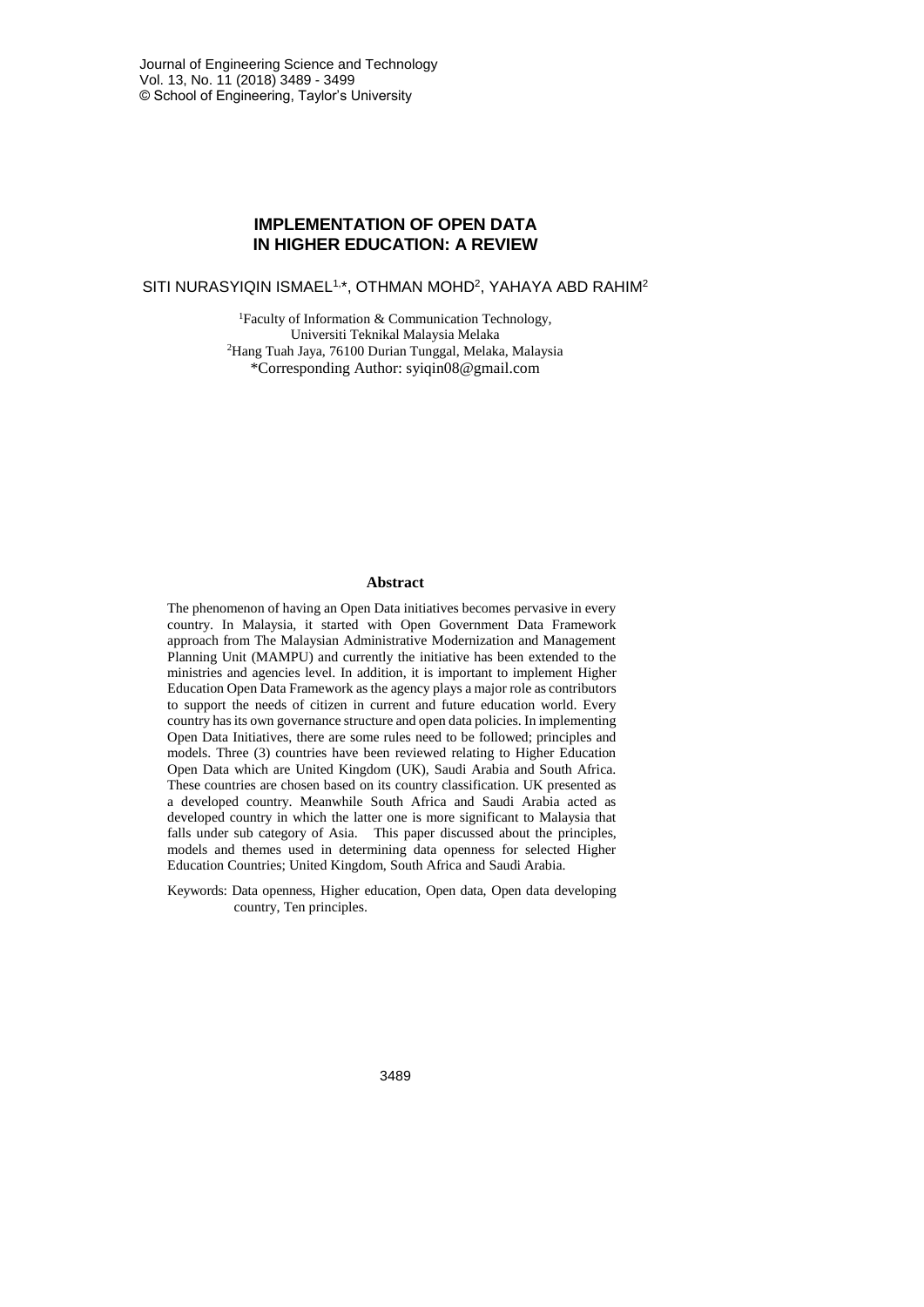#### **1. Introduction**

An open data phenomenon is expected to encourage public engagement with the government. According to Reale [1], the aim of Open Data Implementation is to access the data produced by the government through an open format datasets form. Tran and Scholtes [2] stated that the implementation of Open Data would address some existing legal challenges such as the scope of the access to information and the data ownership. The researcher is advised to be well conceptualized and understand on how the data is collected, why the data is collected and who will benefit from Open Data in order to ensure the data sharing is efficient and accurate. Open Knowledge International [3] identified that open data is the data that freely can be used, redistributed and reused by anyone. In addition, the characteristics of Open data are easily to access and always be available, can be reused, redistributed and involve universal participation.

The Availability and Access means that the data must be available and can be downloaded via internet. Readiness of the data should be expedient and in amendable form. The Re-use and Redistribution is referred to licensing term that must be cleared where the data can be re-use, redistribution and intermixing with other data. While the Universal Participation means that there should not be any restriction or any discrimination towards the group, field endeavour or any domain (e.g., only can be used in education cluster) [3].

Furthermore, the meaning of Open Data is well-defined as machine-readable information, predominantly the government data that can be shown, available and used to the others [4]. This new concept has been introduced and has create a phenomenon around the world for its potential capability to improve delivery of public service, encourage the participation of the citizens towards having a transparent government [4].

Since every country has its own governance structure and policies on open data [5], thus this paper categorized the factors/criteria that have influenced the openness of the data based selected Higher Education countries.

#### **2. Related Works**

Referring to the reports of open data barometer in year 2015 [6], Malaysia has ranked 41 upon 86 countries that towards the open data initiatives. Clustered into a group of one sided initiatives together with UAE and Ukraine. Based on the report shows that Malaysia is the weakest fit in this cluster as the researchers note that there is very little outreach in engaging users with the data [6].

According to Higher Education Commission [7], there is a high demand on open data from public institutions. It was suggested that the open data agenda for Higher Education (HE) sector is observed by the institutions and government.

In the Open Government Data Initiatives there are several challenges that have been identified. One of the challenges is converting raw data into useful representations in transforming passive data sets towards open data culture [7].

Three (3) terms has been introduced in Open Data Framework; civic start-ups, open data services and infomediaries. The civic startup is focused on developing civic-minded digital solutions that implies between government and the citizens. The open data services are included on top of open data sets released by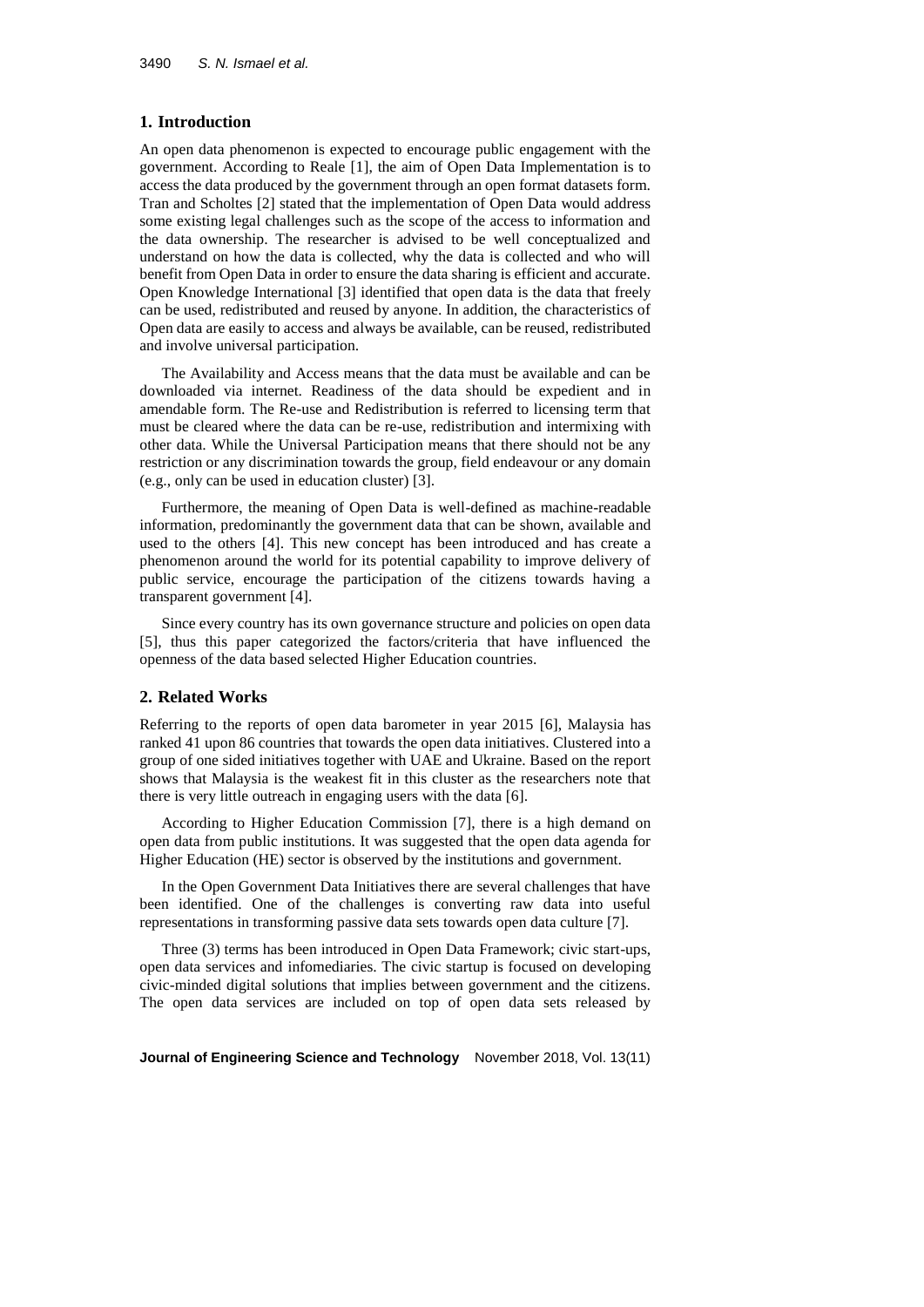government. While, infomediaries reflects to the concept of the consumers who take the ownership of information about themselves [8].

At national government level, Open Government Data (OGD) is one of the effort introduced. Some observations in terms of policy and practical suggestion on OGD portal development has been prepared. This policy let the OGD publishes all data collected by the government agencies. However, in term of privacy, confidentiality and security principles, the OGD can only publishes the data that is agreed by law, in addition, accessing to OGD can be done from single data portal where according to Sayogo et al. [9], ten (10) principles have been introduced by Sunlight foundation's open government working group as shown in Fig. 1.

| Principle                                              | <b>Indicator</b>                                                                                                                                                             |
|--------------------------------------------------------|------------------------------------------------------------------------------------------------------------------------------------------------------------------------------|
| Completeness                                           | · Data set should be as complete as possible and<br>includes metadata                                                                                                        |
|                                                        | · Datasets do not compromise with federal laws on<br>privacy, security of privilege.                                                                                         |
| Primacy                                                | · Datasets should be primary source and include<br>original information.<br>• Includes details of collection process.                                                        |
| Timeliness                                             | · Available in timely fashion and be released as<br>quickly as possible.<br>• Release priority depends on the time sensitivity of<br>data                                    |
| of Physical<br>and<br>Ease<br><b>Electronic Access</b> | • Datasets should be accessible and easy to obtained<br>by any means.<br>• Pay attention to the "findability" of datasets.                                                   |
| Machine Readability                                    | · Information should be stored in widely-used file<br>formats and that enable machine processing.<br>• Documentation related to the format and how to use<br>it is provided. |
| Non-discrimination                                     | • Any person who can access the data at any time and<br>without having to identify themselves or provide any<br>justification for doing so.                                  |
| Use of Commonly Owned<br>Standards                     | · Used freely available alternative formats<br>• There is no software license needed for accessed and<br>used.                                                               |
| Licensing                                              | · Clear labeling public information as a work of the<br>government.<br>· No subject: copyright, patent, trademark or trade<br>secret regulation.                             |
| Permanence                                             | • Online stickiness - information is available online in<br>perpetuity.                                                                                                      |
| <b>Usage Costs</b>                                     | . No cost for accessing the data, or cost is as minimum<br>as possible.                                                                                                      |

# **Fig. 1. Ten principles of OGD introduced by Sunlight foundation's open government working group [9].**

The rapid changes of information and communication technology nowadays required the transformation in working culture of public administration. A closed and self-referential system that was introduced before has to be an open data system. It able to adapt the bottom-up requests of transparency, participation and collaboration. This transformation is required in order to change the concept of top down approach in open data implementation that leads to the effectiveness of Open data concept [1].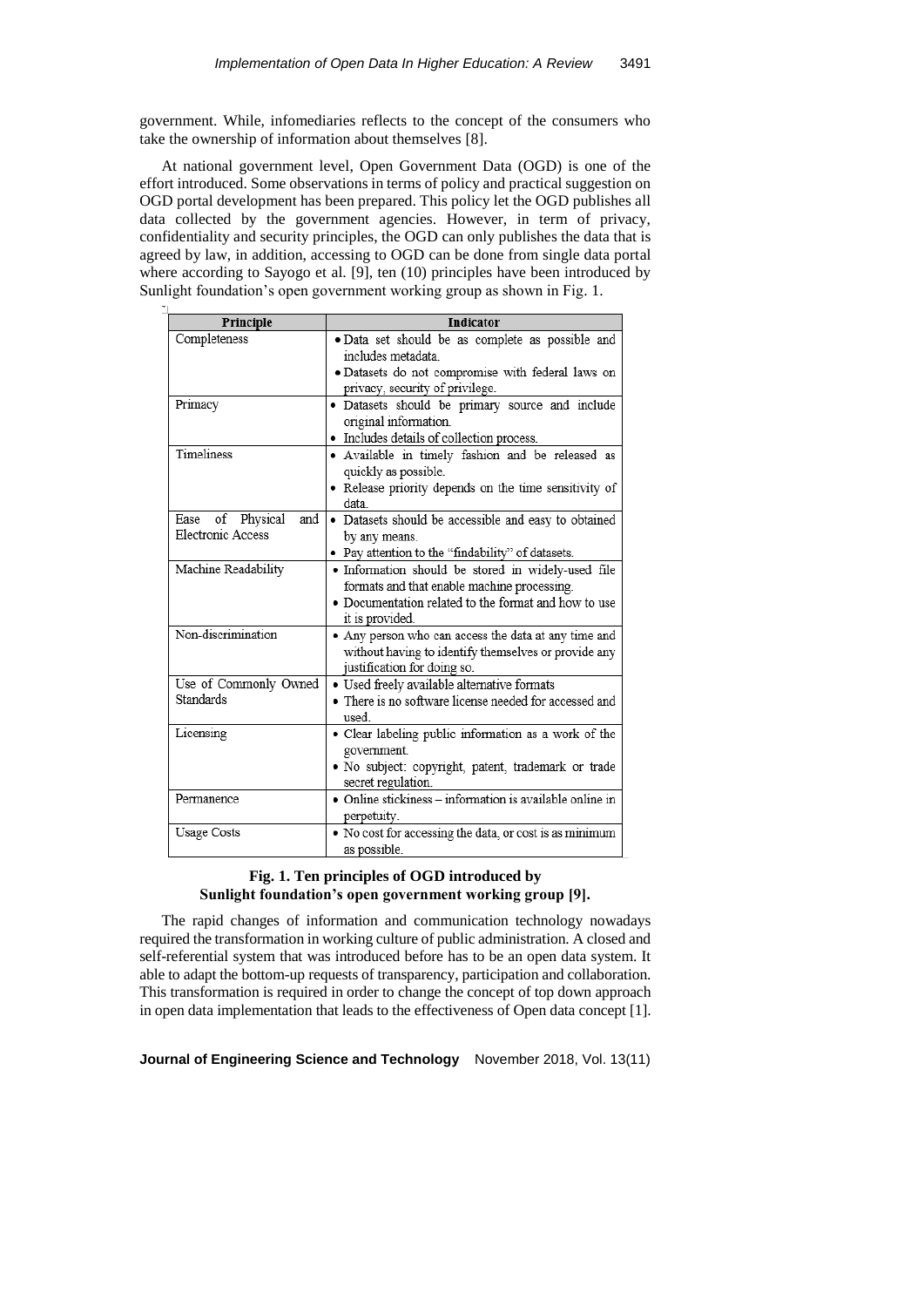Jannsen et al. [10] stated that open data concept will exclude the data with the type of private, confidential and classified as the data is inappropriate to publicize.

According to Malaysian Administrative Modernisation and Management Planning Unit [11], in Malaysia Government document, there are five (5) types of data has been categorized; Top Secret *(Rahsia Besar),* Secret (*Rahsia*), Confidential (*Sulit*), Limited (*Terhad*) and Open (*Terbuka*). The licensing terms are introduced as follows: -

- Data's owner gives the permission of using the data without any charge.
- The data can be copied, used, reused, redistributed, commercialized and combined the data in a product or applications.
- If number (2) applies, user need to cite the resources, give a link to licensing terms, give a consent of data intellect, exceptional data such as personal data, name logo and official stamp of data's owner.
- No warranty on readiness of the data is coming from the data's owner.
- Law in which the data's owner is the primary owner of respective data.

The impacts of having higher education open data framework that can benefit economy misleading and accountability of universities operations. The data shared will be very valuable in producing innovations to be a better university in the future [12].

### **3. Open Data in Higher Education**

Higher Education Commission [7] acted as centralized body for data collection, and other organizations that need HE data will be able to obtain the necessary data from Higher Education Statistics Agency (HESA).

According to Manyika et al. [4] higher education performance and requirements data that have been categorized as Open might benefit the community especially school teachers, students and parents in order to ensure that they can make a wise decision when it comes to their future in term of having an updated choices of schools and academic or vocational concentrations.

University benchmarking is practiced to measure a wide range of aspects especially in term of how benchmarking is gathering, the availability and update frequency of the data [13].

#### **3.1.Malaysia Higher Education Institution**

In Malaysia, higher education institution is defined as Public Higher Education or Private Higher Education that registered with Ministry of Higher Education (MOHE) [14].

The higher education sector is responsible for the operation of Higher Education Institutions (HEIs) in Malaysia and is under the authority of MOHE. Malaysia's HEIs can be categorized as Public Universities, Private Higher Educational Institutions, Polytechnics and Community Colleges [15].

As for the current state of Malaysia's Open Data in Higher Education, there is no framework regarding this matter yet. Malaysia had launched an Open Data initiative in public sector in year 2014 by MAMPU in collaboration with Malaysia Digital Economy Corporation (MDEC). Hence, an Open Data framework for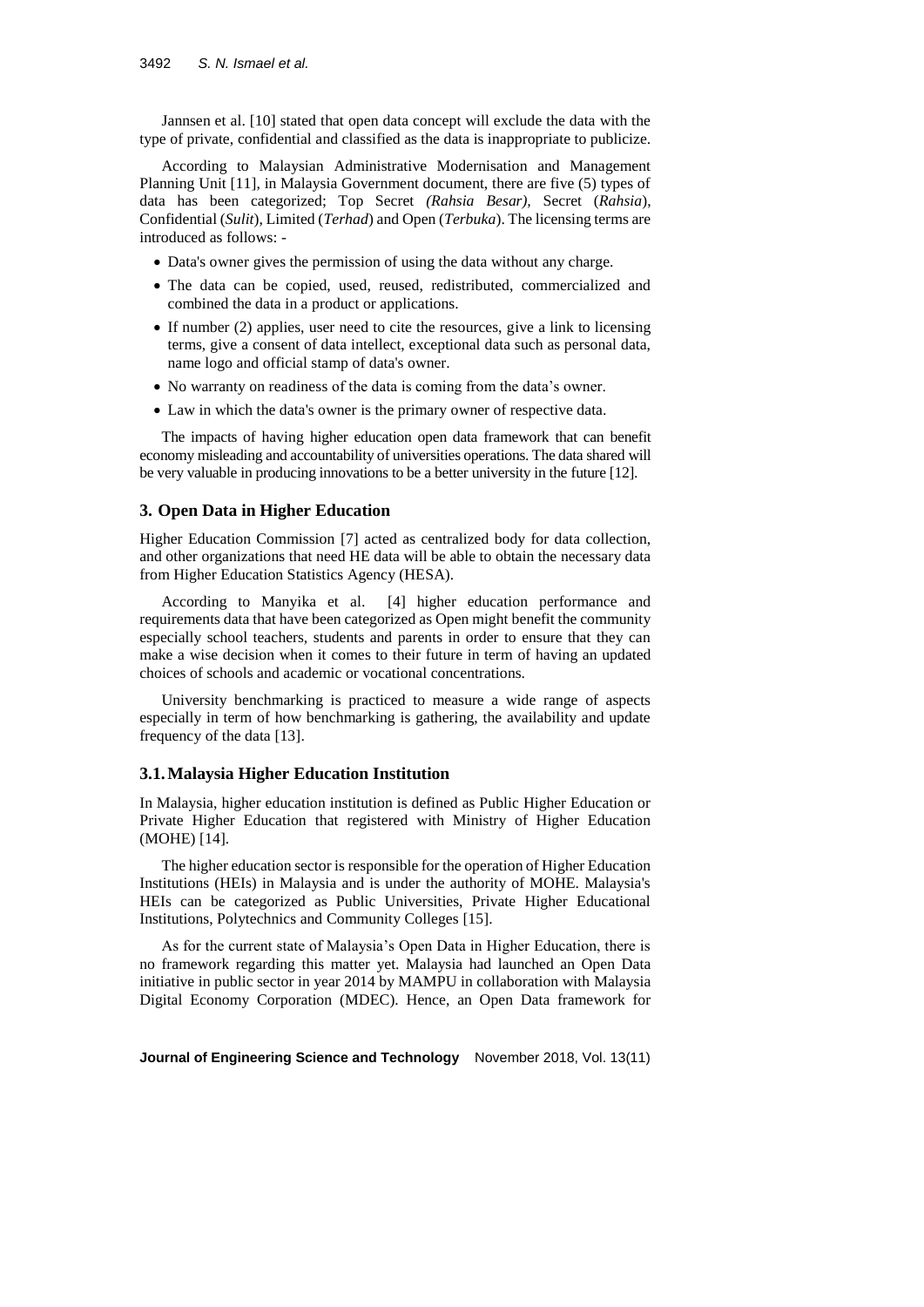public sector had been developed ever since where it only involves government agency, public and business community.

Selection of these 3 HE countries (UK, Saudi Arabia and South Africa) are based on the country classification by World Economic Situation and Prospects report (WESP). DJIA [16] has categorized UK as developed country where South Africa and Saudi Arabia has fallen into a group of developing countries in which the latter one specifically belongs to the same region Asia as Malaysia.

### **3.2.Open Data in UK Higher Education**

According to Universities UK [17], creating value from Open Data is a project led by Universities UK in conjunction with Open Data Institute (ODI) to gain a value of UK Higher Education and promote an understanding on how the universities will get benefit of it.

#### **Openness of the data**

The first step of Data Openness is having identified the dataset to be released. This step delivers a questions like how the data is collected, who owns the data and more. By answering all these questions, it will help the universities to develop an organizational strategy for Open Data [17].

ODI has developed two (2) online tools on how to have a strategic approach towards the implementation of Open Data. The tools known as Open Data Certificate (ODC) and Open Data Pathway (ODP). The ODC tools is used to assess the data to be published for the purpose of re-use by third parties. The ODP tools used to assess the overall open data practice across a number of themes. The latter tool is developed based on Open Data maturity model. The results can be used to create a strategic plan that can guide the development of open data practice in the organization. Fig. 2 shows a themes component to be assessed in Open Data Maturity Model [17].

| Themes                                     | Description                                                                                                                                                                                                                                                                                                                                |
|--------------------------------------------|--------------------------------------------------------------------------------------------------------------------------------------------------------------------------------------------------------------------------------------------------------------------------------------------------------------------------------------------|
| Data<br>management<br>processes            | Identifies the key business processes that underpin data<br>management and publication including quality control,<br>publication workflows and adoption of technical standards                                                                                                                                                             |
| Knowledge<br>and skills                    | Highlights the steps required to create a culture of open data<br>within an organization by identifying the knowledge sharing,<br>training and learning required to embed an understanding of<br>the benefits of open data                                                                                                                 |
| Customer<br>support and<br>engagement      | Addresses the need for an organization to engage with both of<br>their data sources and their data re-users to provide sufficient<br>support and feedback to make open data successful                                                                                                                                                     |
| Investment<br>and financial<br>performance | Covers the need for organizations to have insight into the<br>value of their datasets and the appropriate budgetary and<br>financial oversight required to support their publication. In<br>term of data consumption, organizations will need to<br>understand the costs and value associated with their re-use of<br>third-party datasets |
| Strategic<br>oversight                     | Highlights the need for an organization to have a clear<br>strategy around data sharing and re-use and an unidentified<br>leadership with responsibility and capacity to deliver that<br>strategy                                                                                                                                          |

**Fig. 2. Themes as a component to be assessed in open data maturity model [17].**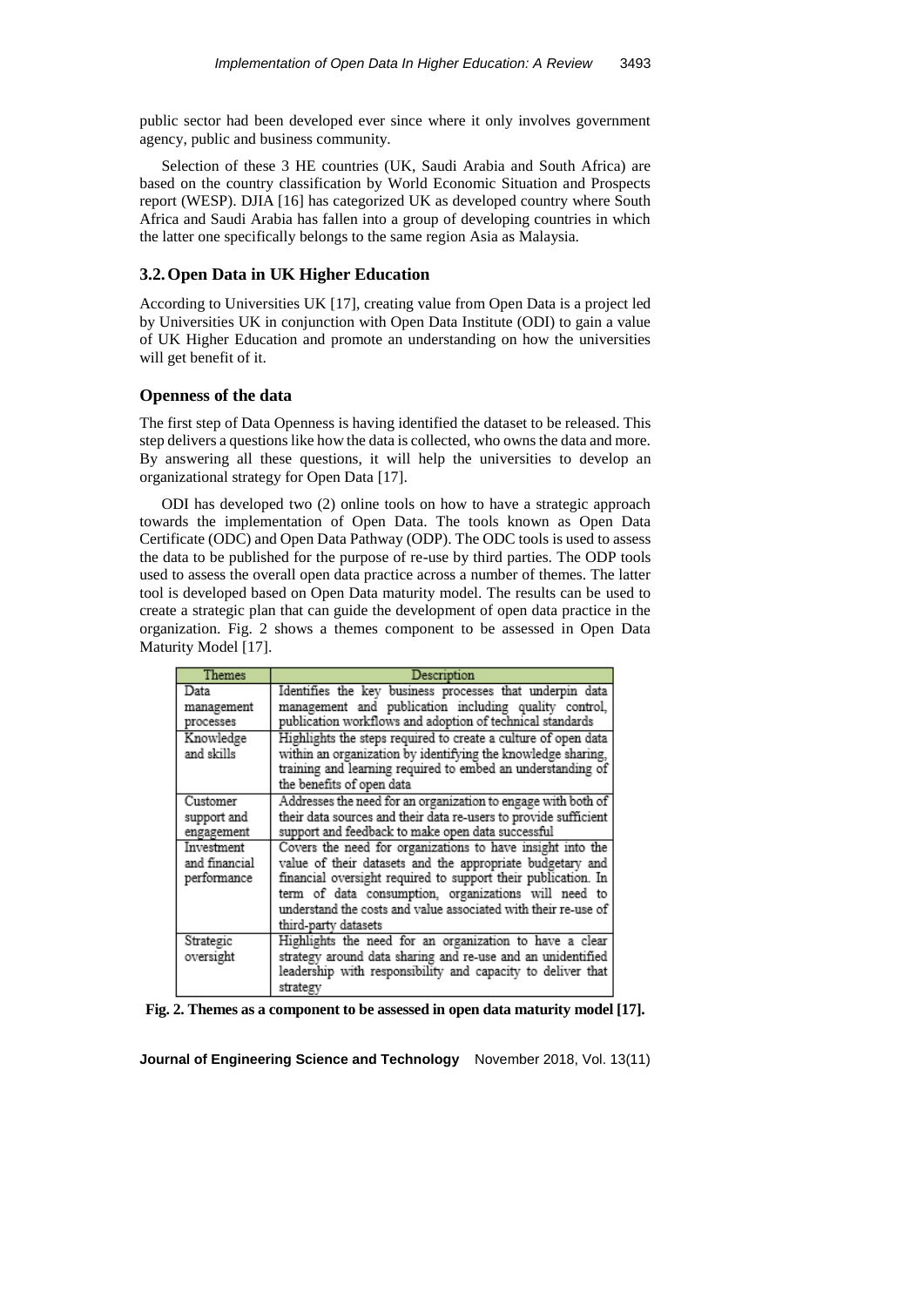### **3.3.South Africa Higher Education Open Data Framework**

In South Africa, the Department of Higher Education and Training (DHET) is the government department that responsible for public higher education sector and also is responsible to integrate the data as well as to develop responsive data driven intelligence system. Centre for Higher Education Transformation's (CHET) Open Data Portal has been developed to supply the data from DHET for public perusal. CHET drew on data from Higher Education Management Information System (HEMIS). CHET acted as intermediaries between DHET's HEMIS database and the end-users [18].

#### **Openness of the data**

Van Schalkwyk et al. [18] has stated that the first step in identifying data to be categorized as open is merely depend on these two (2) interest groups which are Open Government Data Principles which was developed by a working group of Open Government Advocates and second set principles by Open Data in Developing Countries (ODDC).

Each dataset will be assessed according to ten (10) criteria by ODDC and eight (8) criteria by OGD. If the datasets met about 80% of these criteria using each of the evaluator frameworks, then the dataset is considered to be opened [18].

According to the ODDC, many datasets failed these criteria; machine readability, data availability, licensing is not clearly defined and no linked data Uniform Resource Identifiers (URIs). However, CHET meet 80% of ODDC criteria that only not compromise on linked data URIs criterion [17].

In compared to OGD criteria that focuses more to transparency and accountability, three (3) criterions were not met by the dataset which are machine readability, unclear licensing of data and non-discriminatory access to data.

A quick glance on evaluation of Openness based on two (2) datasets as shown in Tables 1 and 2.

From this exercise, it was suggested that South Africa Higher Education Open Data have an additional effort to in line with protocol and open standards.

### **Table 1. Evaluation of openness of two datasets using the Exploring the emerging Impacts of ODDC 10-point evaluation [17].**

| ODDC Open Data Criteria                         | DHET | CHET |
|-------------------------------------------------|------|------|
| Does the data exist?                            |      |      |
| Is it available online in digital form?         |      |      |
| Is the data machine readable?                   |      |      |
| Is the data available in bulk?                  |      |      |
| Is the dataset available free of charge?        |      |      |
| Is the data openly licensed?                    | x    |      |
| Is the dataset up-to-date?                      |      |      |
| Is the publication of the dataset sustainable?  |      |      |
| Was it easy to find information on the dataset? |      |      |
| Are linked data URIs provided?                  | x    | x    |
| TOTAL SCORE                                     |      |      |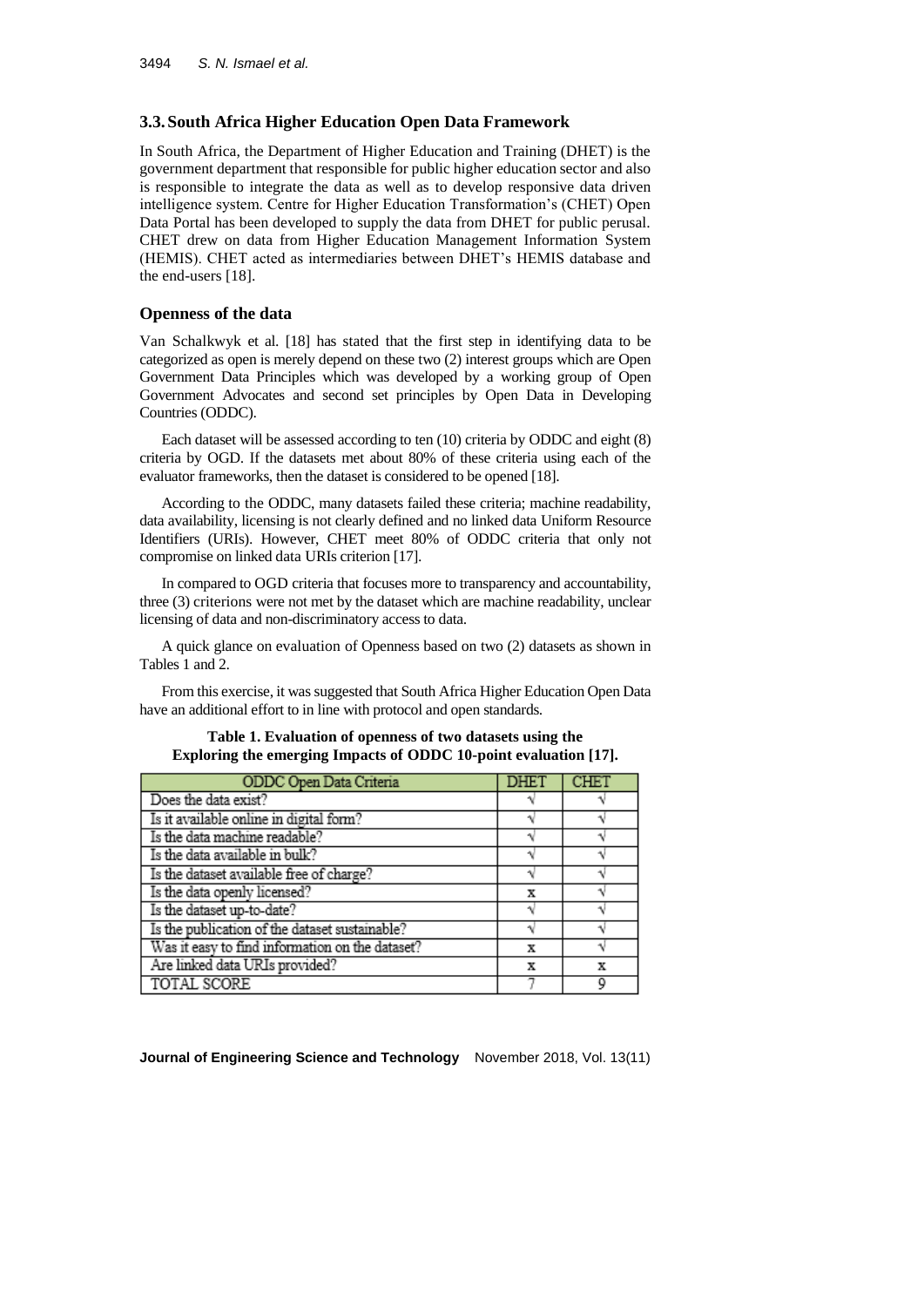| Open Government Data Criteria        | DHET | CHE <sup>®</sup> |
|--------------------------------------|------|------------------|
| Data must be complete                |      |                  |
| Data must be primary                 |      |                  |
| Data must be timely                  |      |                  |
| Data must be accessible              |      |                  |
| Data must be machine process-able    |      |                  |
| Access must be non-discriminatory    |      |                  |
| Data formats must be non-proprietary |      |                  |
| Data must be license-free            | х    |                  |
| TOTAL SCORE                          |      |                  |

**Table 2. Evaluation of openness of two datasets using the 8 Principles of OGD [17].**

### **3.4. Saudi Arabia Higher Education Open Data**

According to AlRushaid et al. [5], Saudi Arabia has million records of data that has been collected and need to turn it into information to be useful to others. Open data initiatives always focused on the accessibility and the technology without giving a glance from user perspectives. Citizen awareness is essential to be measured because without citizen engagement, the initiatives will be impractical.

# **Openness of the data**

There are some of evaluations' assessment need to be done in order to measure the openness level of the data. A five-stage model has been used to measure the data availability. The maximum number of score is 4 when the data fulfilled all the requirement. In measuring the extension of public data availability; Sir-Berners-Lee proposed a star rating. The maximum number of score is 5 when the data fulfilled all the requirements [5].

However, it is not adequate to just measure the data availability. There are a lot of indicators need to be measured which can't be measured by the above models. Table 3 shows a models used for measuring OGD [5].

| <b>Model's Name</b>                  | Indicators/Aspects to be measured   |
|--------------------------------------|-------------------------------------|
| Four-Stage Model of Data             | √ Availability                      |
| Availability                         |                                     |
| (David Osimo.2008)                   |                                     |
| Five-Star Model of Data Availability | √ Availability                      |
| (Sir-Berners-Lee,2010)               |                                     |
| (European Commission Model, 2011)    | V Number of Open Datasets Available |
|                                      | $\sqrt{T}$ imeliness                |
|                                      | √ Reuse Conditions                  |
|                                      | $\sqrt{\frac{P}{T}}$                |
|                                      | √ Accessibility                     |
|                                      | $\sqrt{T}$ ake-Up by App Developers |
|                                      | V Number of Application             |
|                                      | Developed Based On Open             |
|                                      | Data                                |
| Open Data Benchmark                  | V Accessibility                     |
| (Socrata, 2011)                      | √ Availability                      |
| Scoring Model by Open Knowledge      | √ Data Exist                        |
| Foundation                           | V Data in Digital Format            |
|                                      | V Publicly Available                |
|                                      | √ Free of Charge                    |
|                                      | √ Available Online                  |
|                                      | √ Openly Licensed                   |
|                                      | √ Machine-Readable Available        |
|                                      | in Bulk                             |
|                                      | √ Updated                           |

**Table 3. Models used for measuring OGD [5].**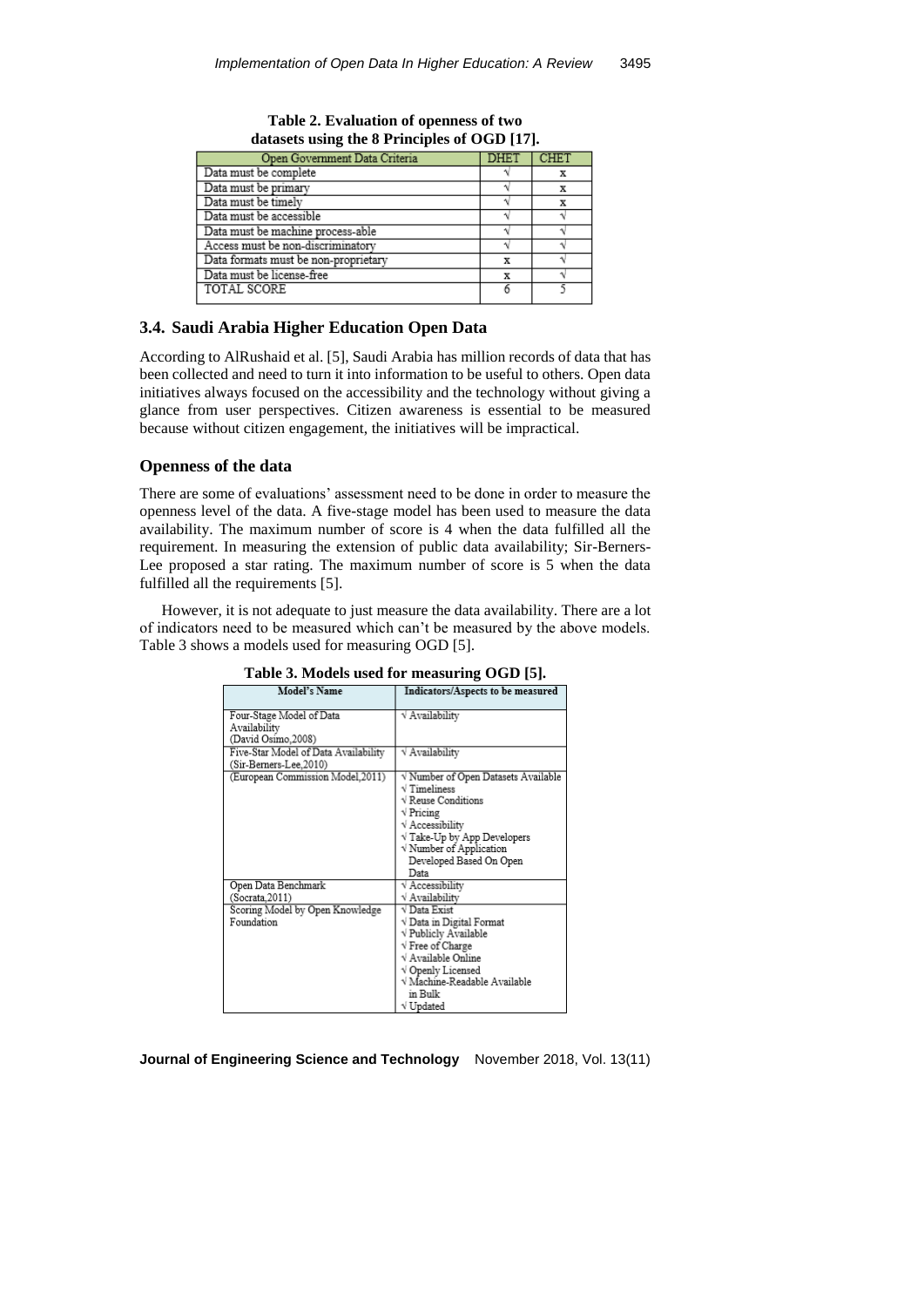Scoring model contains a well-defines open government data principles. In fact, as of now, this model has been used to measure openness level of 22 government portal around the world.

However, according to Open government maturity model that been used to measure the citizen empowerment, collaboration and information sharing, its clearly shows that scoring model has only reflected to the first and second stage of data maturity models. The scoring model and 5 level of data maturity as Fig. 3.



**Fig. 3. The scoring model and 5 level of data maturity [5].**

By having this proposed model from [5], the level of portal openness is evaluated. The scoring model indicators implies the Data Exist, Data in Digital Format, Publicly Available, Free of charge, Available Online, Openly Licensed,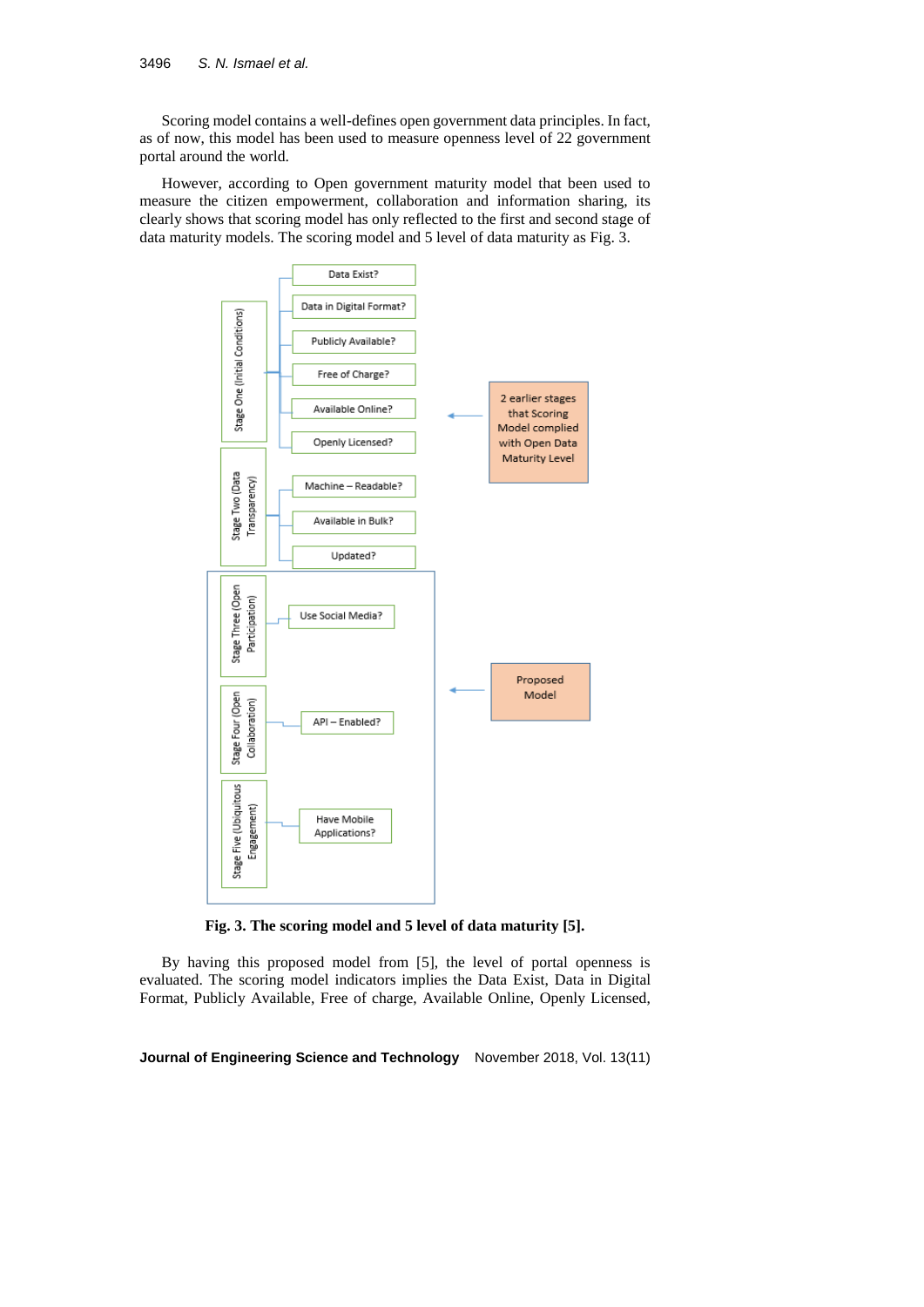Machine-Readable, Available in Bulk, Updated, Use Social Media tools, API-Enabled and have Mobile Applications; These indicators matched with both OGD Maturity Model and OGD Principles that are aligned with MAMPU framework.

### **4. Data Openness Approach in Higher Education**

Based on these three (3) (UK, South Africa and Saudi Arabia) HE openness of data, it can be seen that they are using three (3) different approach as such UK use a tools like ODC and ODP in selecting a dataset and also in creating a strategic plan that can guide the development of open data practice in the organization. This tool is based on Open Data Maturity Model [5, 7, 18].

Meanwhile, South Africa use a different approach of Openness in selecting datasets as the categorization is depend on two (2) interest group which are ODDC and OGD. If 80% of these two (2) criterions respectively were met, then only the dataset can be declared as opened [18].

Saudi Arabia do a measurement level of openness based by scoring and open government data maturity models. This two (2) models are derived from OGD with nine (9) principles introduced. However, the addition of several elements like collaboration, participations and citizen engagement has led to the introduction of new proposed model as the current model on satisfied the earlier 2 stages of open government maturity model. This readiness and effectiveness of this new model has been evaluated according to the four-teen (14) experts from 14 different ODI [5].

While in Malaysia Government, the document has been governed to the licensing terms by MAMPU, where it was categorized into five (5) types of data that are Top Secret (*Rahsia Besar*), Secret (*Rahsia*), Confidential (*Sulit*), Limited (*Terhad*) and Open (*Terbuka*) [11].

In implementing HE Open Data, there are challenges need to addressed that included the data availability, licensing and machine readability [18]. Therefore, to overcome this issues, the interest groups/tools were established in identifying Data Openness used within selected of HE Countries.

#### **5. Conclusion**

Higher Education Open Data is one of the government initiatives that are currently has undertook the sensation in order to share the data throughout the public universities thus can benefit the HEIs and public as well. Due to this initiatives, there are a lot of things to consider towards the openness of the data. This paper discussed about the Openness of Higher Education data towards Open Data implementation. Further research will be conducted to identify other possible characteristics in developing Malaysia Technical University Network (MTUN) Open Data Framework.

#### **Acknowledgement**

We would like to express my appreciation to Universiti Teknikal Malaysia Melaka (UTeM) for allowing me to conduct this research. We am extremely thankful to Public Service Department (JPA) for the scholarship and MOHE for funded and supported.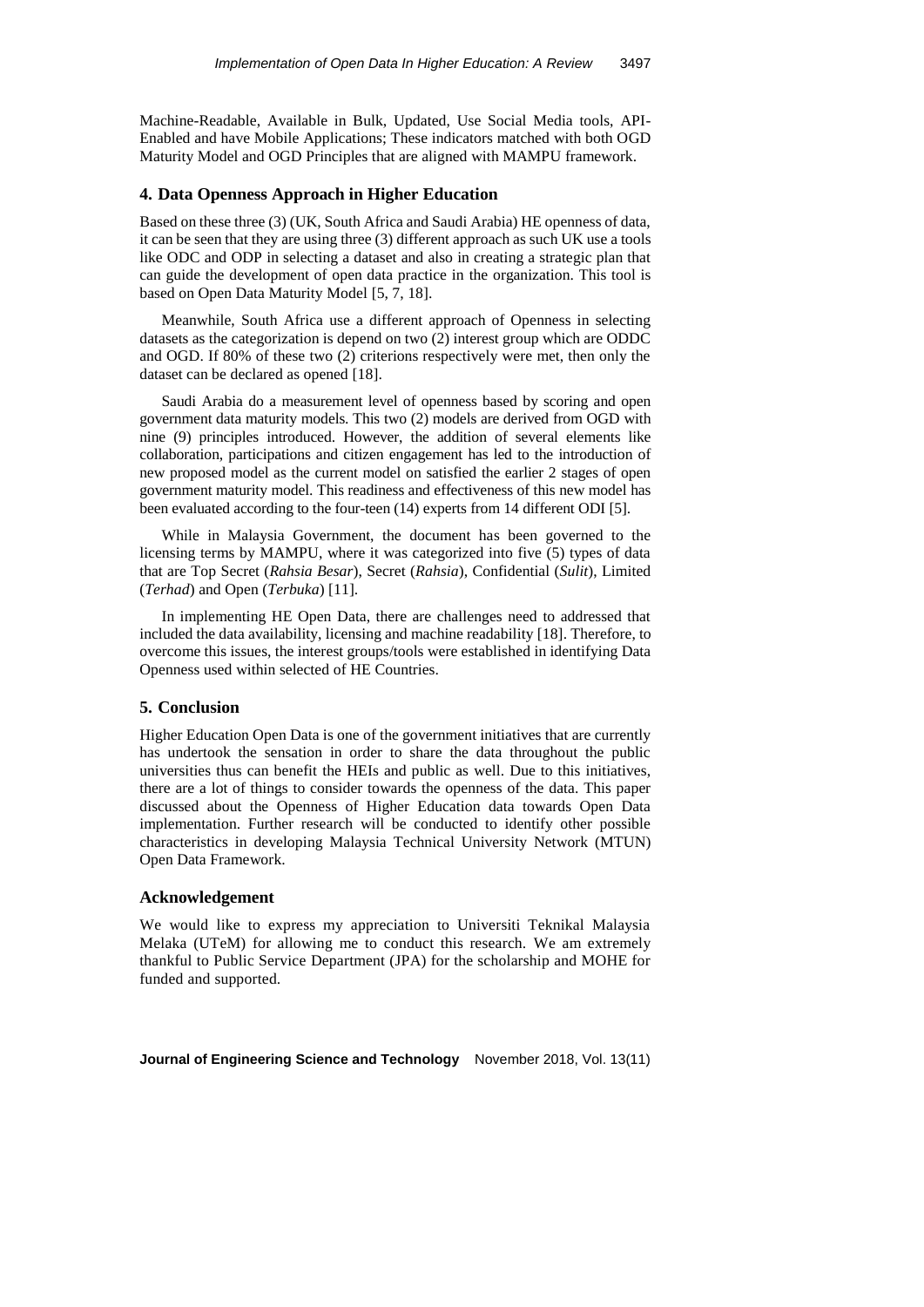| <b>Abbreviations</b> |                                                       |  |  |  |
|----------------------|-------------------------------------------------------|--|--|--|
| <b>CHET</b>          | Centre for Higher Education Transformation            |  |  |  |
| <b>DHET</b>          | Department of Higher Education and Training           |  |  |  |
| <b>HE</b>            | <b>Higher Education</b>                               |  |  |  |
| <b>HEIs</b>          | <b>Higher Education Institutions</b>                  |  |  |  |
| <b>HEMIS</b>         | Higher Education Management Information System        |  |  |  |
| <b>HESA</b>          | <b>Higher Education Statistics Agency</b>             |  |  |  |
| <b>JESTEC</b>        | Journal of Engineering Science and Technology         |  |  |  |
| <b>IPA</b>           | <b>Public Service Department</b>                      |  |  |  |
| <b>MAMPU</b>         | Malaysian Administrative Modernization and Management |  |  |  |
|                      | Planning Unit                                         |  |  |  |
| <b>MDEC</b>          | Malaysia Digital Economy Corporation                  |  |  |  |
| MOHE                 | Ministry of Higher Education                          |  |  |  |
| <b>MTUN</b>          | Malaysia Technical University Network                 |  |  |  |
| <b>ODC</b>           | Open Data Certificate                                 |  |  |  |
| <b>ODDC</b>          | Open Data in Developing Countries                     |  |  |  |
| <b>ODI</b>           | Open Data Institute                                   |  |  |  |
| ODP                  | Open Data Pathway                                     |  |  |  |
| <b>OGD</b>           | Open Government Data                                  |  |  |  |
| UK.                  | United Kingdom                                        |  |  |  |
| <b>URIs</b>          | <b>Uniform Resource Identifiers</b>                   |  |  |  |
| UTeM                 | Universiti Teknikal Malaysia Melaka                   |  |  |  |
| WESP                 | World Economic Situation and Prospects report         |  |  |  |

# **References**

- 1. Reale, G. (2014). Opportunities and differences of open government data policies in Europe. *Athens Journal of Social Sciences*, 1(3), 195-206.
- 2. Tran, E.; and Scholtes, G. (2015). Open data literature review. *The* 19th *Annual BCLT/BTLJ Symposium: Open Data: Addressing Privacy, Security, and Civil Rights Challenges 2*. Budapest, 1-33.
- 3. Open Knowledge International (2012). What is open data? Retrieved January 5, 2018, from [http://opendatahandbook.org](http://opendatahandbook.org/)
- 4. Manyika, J.; Chui, M.; Groves, P.; Farrell, D.; Van Kuiken, S.; Groves, P.; and Doshi, E.A. (2013). *Open data: Unlocking innovation and performance with liquid information*. McKinsey & Company.
- 5. AlRushaid, M.W.; and Saudagar, A.K.J. (2016). Measuring the data openness for the open data in Saudi Arabia e-Government - A case study. *International Journal of Advanced Computer Science and Applications*, 7(12), 113-122.
- 6. OpenDataBarometer, (2015). The open data barometer. Retrieved February 14, 2018, from [http://opendatabarometer.org](http://opendatabarometer.org/)
- 7. Higher Education Commission. (2016). *From bricks to clicks: The potential of data analytics in higher education.* Policy Connect.
- 8. Magalhaes, G.; Roseira, C.; and Strover, S. (2013). Open government data intermediaries. *ICEGOV 2013 Proceedings - 7th International Conference on Theory and Practice of Electronic Governance*. Seoul, Republic of Korea, 330-333.